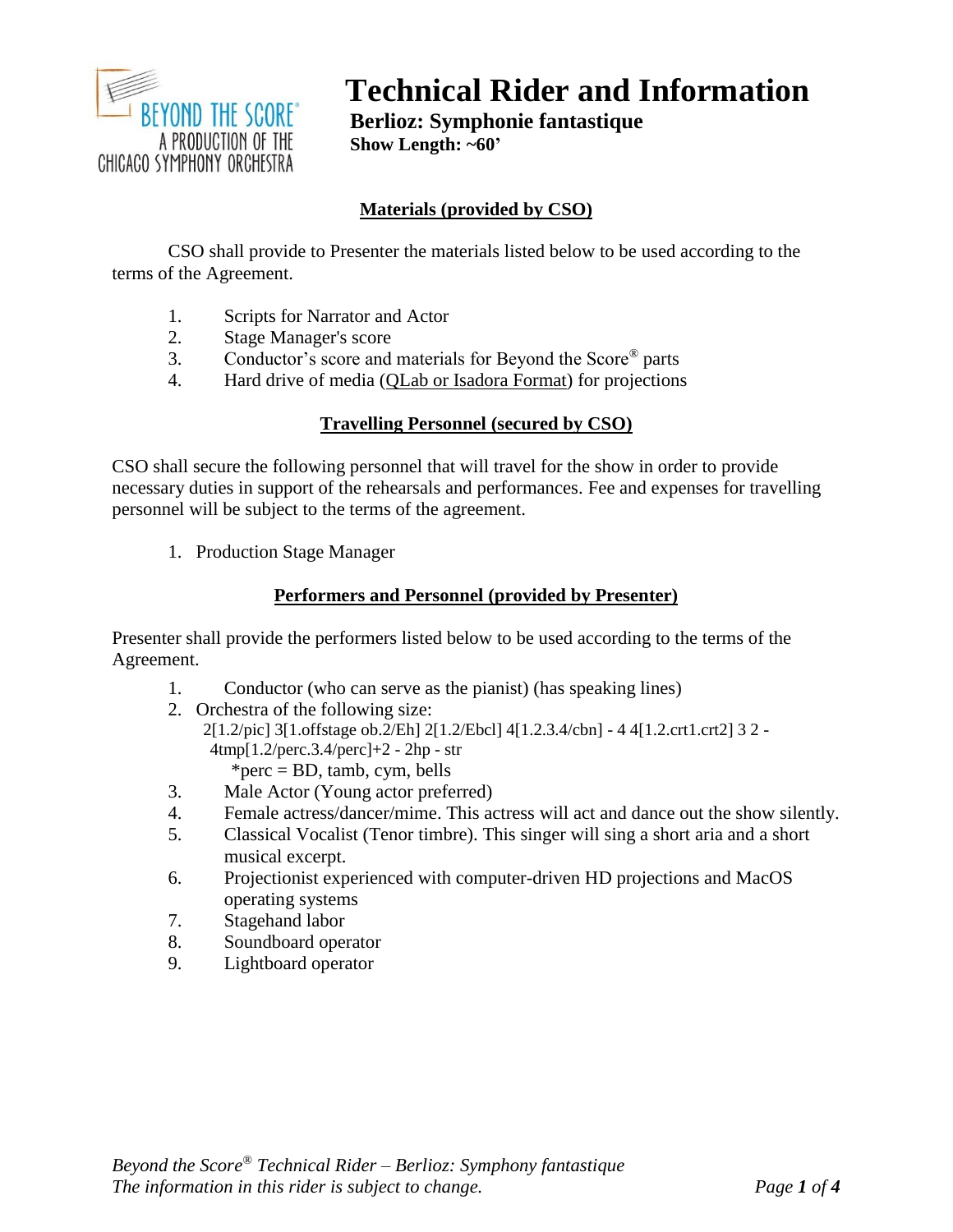# **Technical Information**

#### **CSO agrees to furnish the following at CSO's expense:**

-- Hard-drive and access to online storage with show multimedia in QLAB or Isadora format.

- -- Scripts for actors
- -- Cuing score for Production Stage Manager

#### **Presenter agrees to furnish the following at Presenter's expense:**

#### **SOUND** (Subject to advance)

-- Sound equipment to amplify spoken word clearly and consistently throughout concert hall; 2 wireless headset microphones (DPA 4065 or equivalent); sound to be mixed from in-house position. Back-up microphones for actors are recommended.

-- CD player or audio playback laptop (recommended) and operator are needed for all nonorchestral rehearsals to play orchestral excerpts. Excerpts will be provided as CD and as MP3/playlist, and should be played through the primary sound system.

-- Clearcom system for communication between Production Stage Manager, soundman, lightboard operator and projectionist, and musical excerpt player for non-orchestral rehearsals.

### *LIGHTING* (Subject to advance and stage plot)

-- Specials focused as follows:

- actor (upstage right)
	- male vocalist
	- female dancer/actress

-- Stand lights for orchestra members and conductor powered from light board and dimmable; recommend use of hoods or other masking device for orchestra stand lights to minimize spill onto screen. Stand lights to be removed at intermission (2nd half of concert in regular concert lighting).

## *PROJECTION/SCREEN for Primary projections* (Subject to advance)

-- Minimum 16' x 28' screen to accommodate 16:9 aspect ratio images centered above orchestra as needed for optimal sightlines (retractable screen is optimal).

--Appropriate location from which to project with appropriate power requirements for projection equipment.

-- -- Projector should feature a minimum resolution of 1920 X 1200 and a minimum brightness of 14,000 lumens. Appropriate lenses based on throw distance and hall.

-- A main projection computer consisting of a **MacPro [\*\*This is a desktop tower computer and NOT a MacBook Pro Laptop]\*\*\*** or similar model running MacOS 10.11 or later. It is recommended that MacOS Sierra 10.12.3 is used. The computer must have a Retina display and at least a quad-core processor, a Solid State Hard Drive, a minimum of 8GB of RAM, and a minimum of 2GB of video RAM. This computer should have its own wired dedicated monitor, keyboard, and mouse (or pointing device).